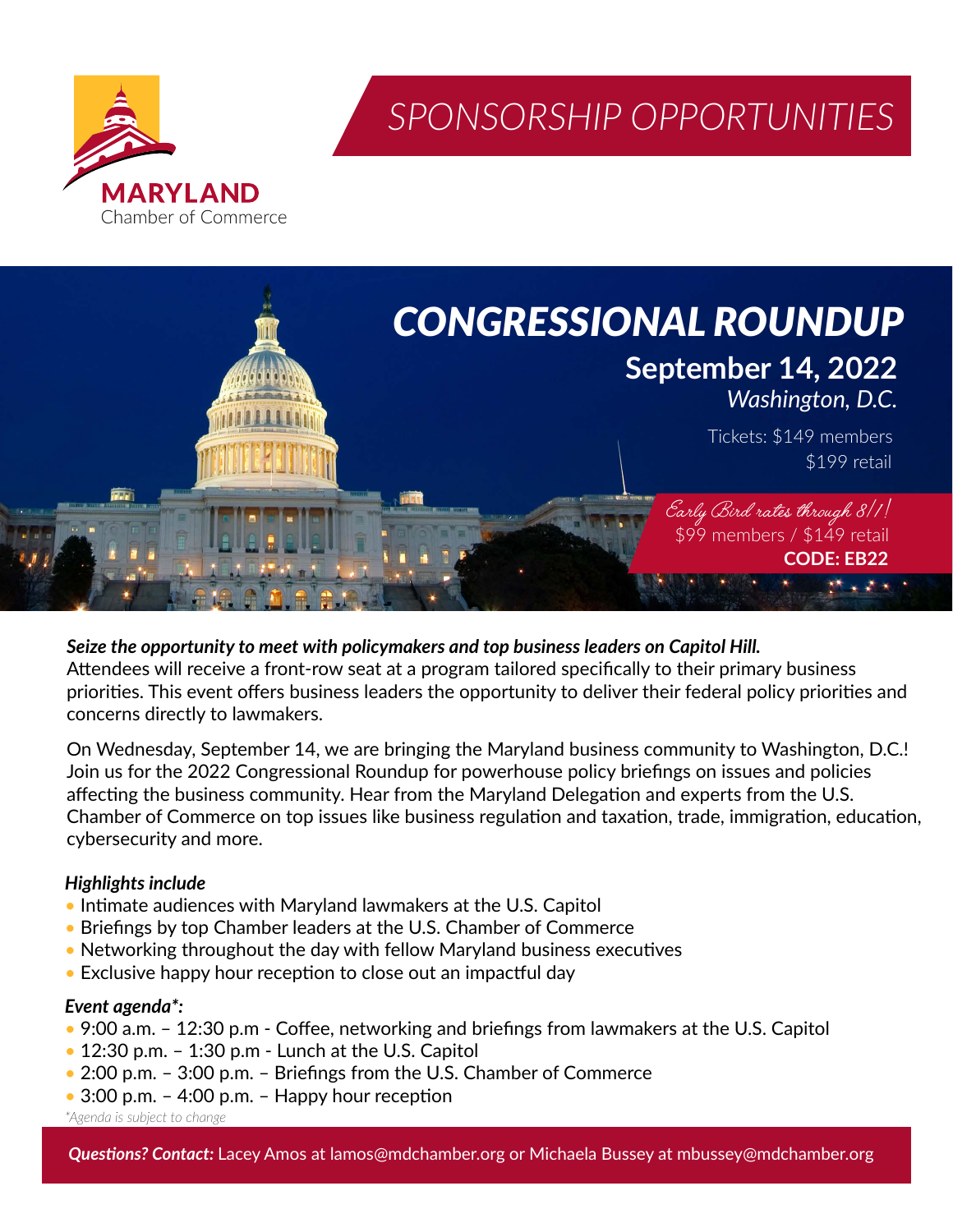

*SPONSORSHIP OPPORTUNITIES*

# PRESENTING SPONSOR \$15,000  *- EXCLUSIVE*

- 8 complimentary event passes
- Invitation for 8 to the exclusive board member reception with lawmakers from 4:30 - 6:30 p.m. at a private D.C. townhouse
- Opportunity to speak (2-3 mins) during the morning kick-off
- Opportunity to introduce a speaker of one of the policy briefings (first come, first served)
- Opportunity to send a post-event sponsored email to our membership of over 5,500 Maryland businesses
- Logo on high-quality notebook gifted to all attendees
- Recognition in pre-event press release
- Mention in all social media promotions\*
- Premium logo recognition on all event signage
- Premium logo recognition on event website
- Premium logo recognition in all event promotional emails

#### HOSPITALITY SPONSOR \$10,000 *- EXCLUSIVE*

- 6 complimentary event passes
- Invitation for 6 to the exclusive board member reception with lawmakers from 4:30 - 6:30 p.m. at a private D.C. townhouse
- Branding at the entrance to breakfast and lunch and throughout the event spaces
- Opportunity to introduce a speaker of one of the policy briefings (first come, first served)
- Logo on custom pen gifted to all attendees
- Verbal acknowledgement at both the morning kick-off and the evening reception
- 3 dedicated social media promotions\*
- Logo recognition on all event signage
- Logo recognition on event website
- Logo recognition in all event promotional emails



SOLD OUT

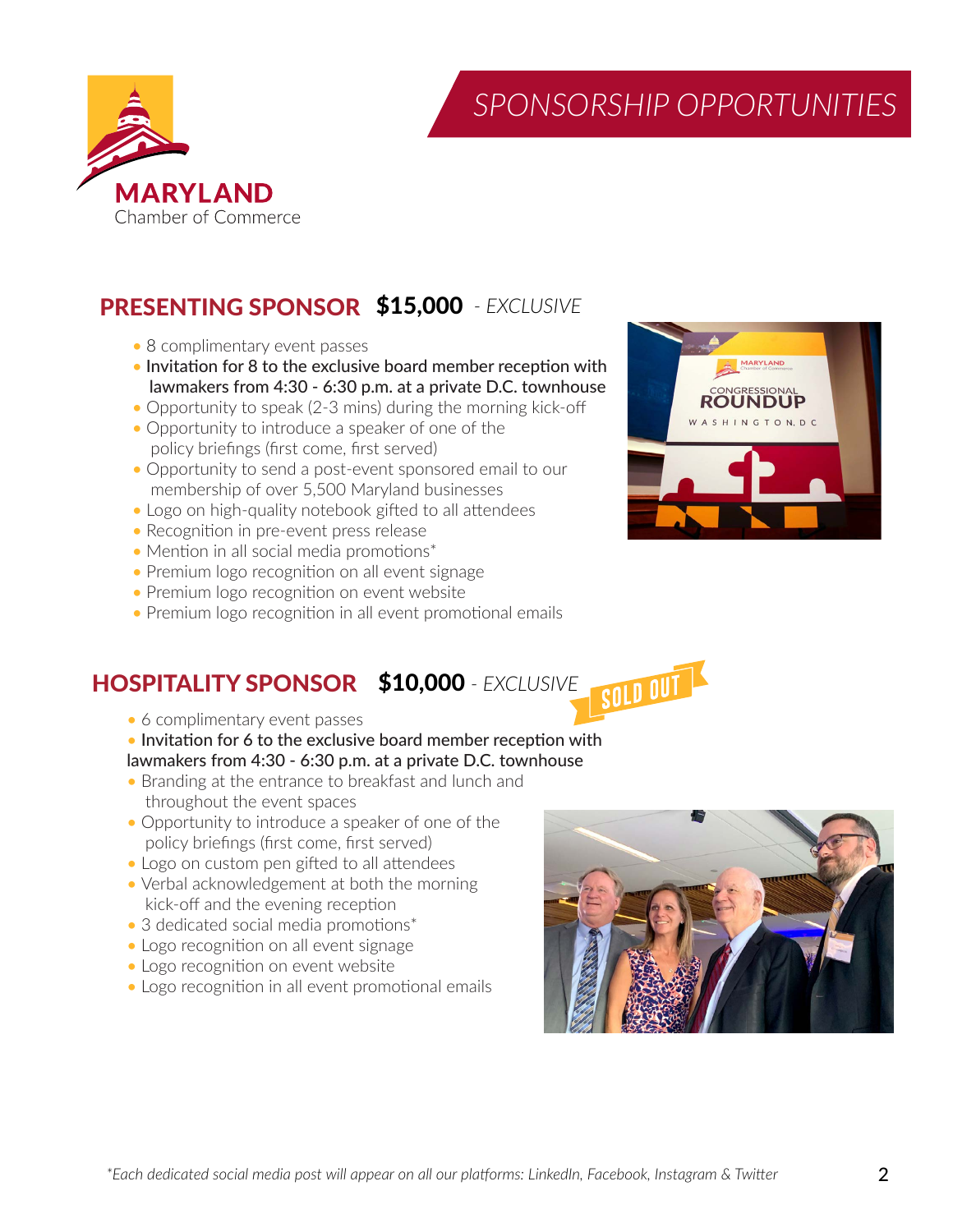



# HAPPY HOUR SPONSOR \$7,500 *- EXCLUSIVE*

- 4 complimentary event passes
- Invitation for 4 to the exclusive board member reception with lawmakers from 4:30 - 6:30 p.m. at a private D.C. townhouse
- Opportunity to introduce a speaker of one of the policy briefings (first come, first served)
- Branding throughout the happy hour space and on custom cocktail napkins
- Verbal acknowledgement at both the morning kick-off and the evening reception
- 2 dedicated social media promotions\*
- Logo recognition on all event signage
- Logo recognition on event website
- Logo recognition in all event promotional emails



### POLICY BRIEFING SPONSOR \$5,000 *- 2 available*

- 4 complimentary event passes
- Opportunity to introduce a speaker of one of the policy briefings (first come, first served)
- Verbal acknowledgement at both the morning kick-off and the evening reception
- 1 dedicated social media promotion\*
- Logo recognition on all event signage
- Logo recognition on event website
- Logo recognition in all event promotional emails